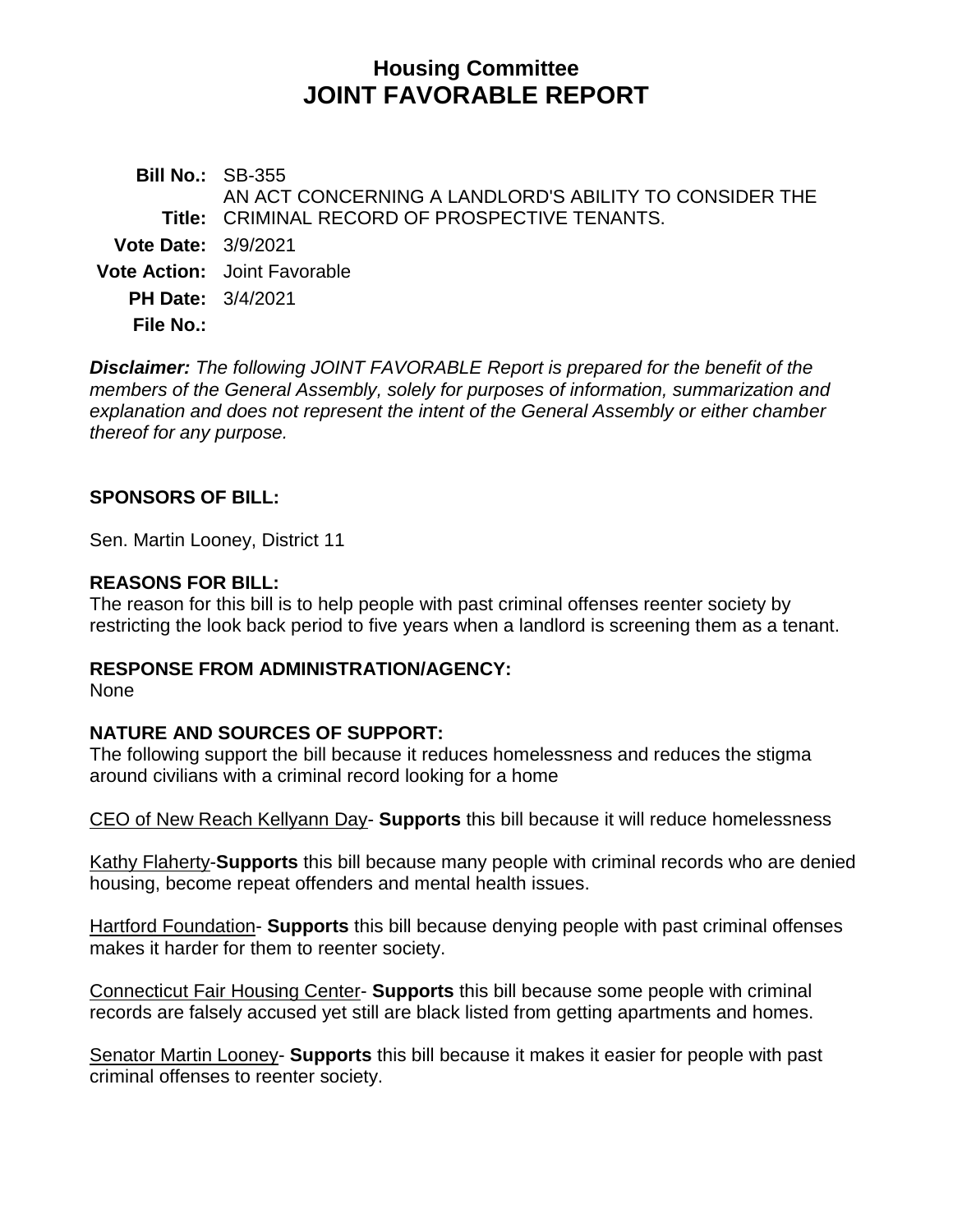Kelly McConney Moore of ACLU CT- **Supports** this bill because it will reduce the homelessness rate and make it easier for people with a criminal record to reenter society.

Margaret Middleton of Columbus House Inc-**Supports** this bill because it would reduce homelessness

## **NATURE AND SOURCES OF OPPOSITION:**

Senator Rob Sampson- **Opposes** this bill because it could endanger property owners and their other tenants. He also opposes the bill because the state should not be involved in a private contract between a landlord and their tenants.

The following oppose the bill because it could endanger the lives of property owners and their other tenants in the area by preventing them from seeing the criminal history of a possible tenant:

Bill Abo Riya Abraham Saji Abraham Alexander Alicki Jr. Anthony Michael Batista Richard Binns Ken Burkhamp Shahida Chaudhary Naveen Chintu Stephen Cornell Janice Curtiss **Deblina** Trevor Dorian Richard Dubina Dora Edgerly Casey Edwards Michael Flaherty Jr. Andres Galeano B. Glow David Haberfeld Debina Hadler Robert Hinners Robert Jackson Jan Jagush Judy Januszewski Lorraine Januszewski Paul Januszewski Michael & Nancy Jevits Chris Johnson Karl Koch Peter Kreckovic Tomas Laferriere Carol Langeland